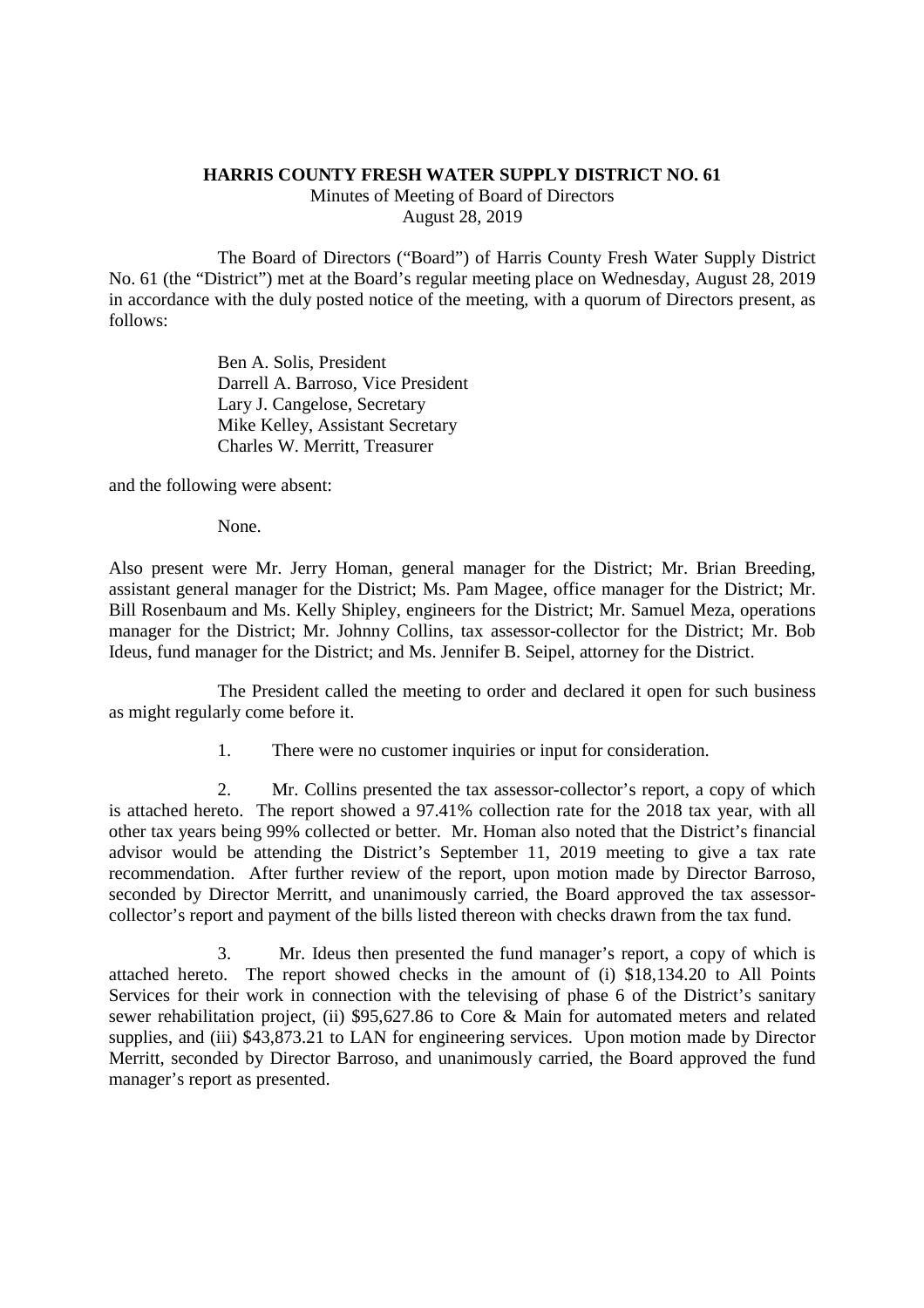4. The Board considered the minutes for the meeting held on August 21, 2019. Upon motion made by Director Barroso, seconded by Director Cangelose, and unanimously carried, the Board approved the minutes as presented.

5. Mr. Meza presented the operations report, a copy of which is attached hereto. With respect to water production, the District pumped 74,771,000 gallons from its wells, with an average daily flow of 2,411,968 gallons. The ratio of water pumped to billed was 90% during the month.

At the wastewater treatment plants, the total combined treatment amounted to 72,477,000 gallons with an average daily flow from the plants of 2,337,968 gallons per day. There were 2.9 inches of rainfall during the month of July.

With respect to the distribution and collection system, 20 bacteriological samples were taken with no coliforms detected. The operator changed out 290 meters in the month of July and made no commercial or residential taps.

With respect to out-of-district water use, Harris County Municipal Utility District No. 248 used 15,637,000 gallons.

As for personnel matters, a safety meeting on getting along with co-workers is scheduled for September.

Mr. Breeding and Mr. Homan reported that the shaft on a blower at the Hastings Green wastewater treatment will cost \$14,845.00 to repair. With the District's deductible being \$10,000.00, Mr. Homan recommended that the District perform the repair and not file an insurance claim. The Board agreed.

After review, upon motion made by Director Kelley, seconded by Director Cangelose, and unanimously carried, the Board approved the operations report as presented.

6. Mr. Rosenbaum then presented the engineer's report, a copy of which is attached hereto. He reported that his office is in the process of performing the survey work needed to determine what repairs should be made to the detention ponds at Wortham Falls.

After further review and discussion, upon motion made by Director Kelley, seconded by Director Barroso, and unanimously carried, the Board approved the engineer's report as presented.

7. Ms. Seipel then presented a memorandum detailing certain changes in the law that affect how District business is conducted. She discussed these changes and made several recommendations to the Board in order to maintain compliance with the law.

8. The Board next considered payment of the general fund bills listed on the report prepared by Ms. Magee, a copy of which is attached hereto. After review, upon motion made by Director Merritt, seconded by Director Kelley, and unanimously carried, the Board approved payment of the general fund bills as presented.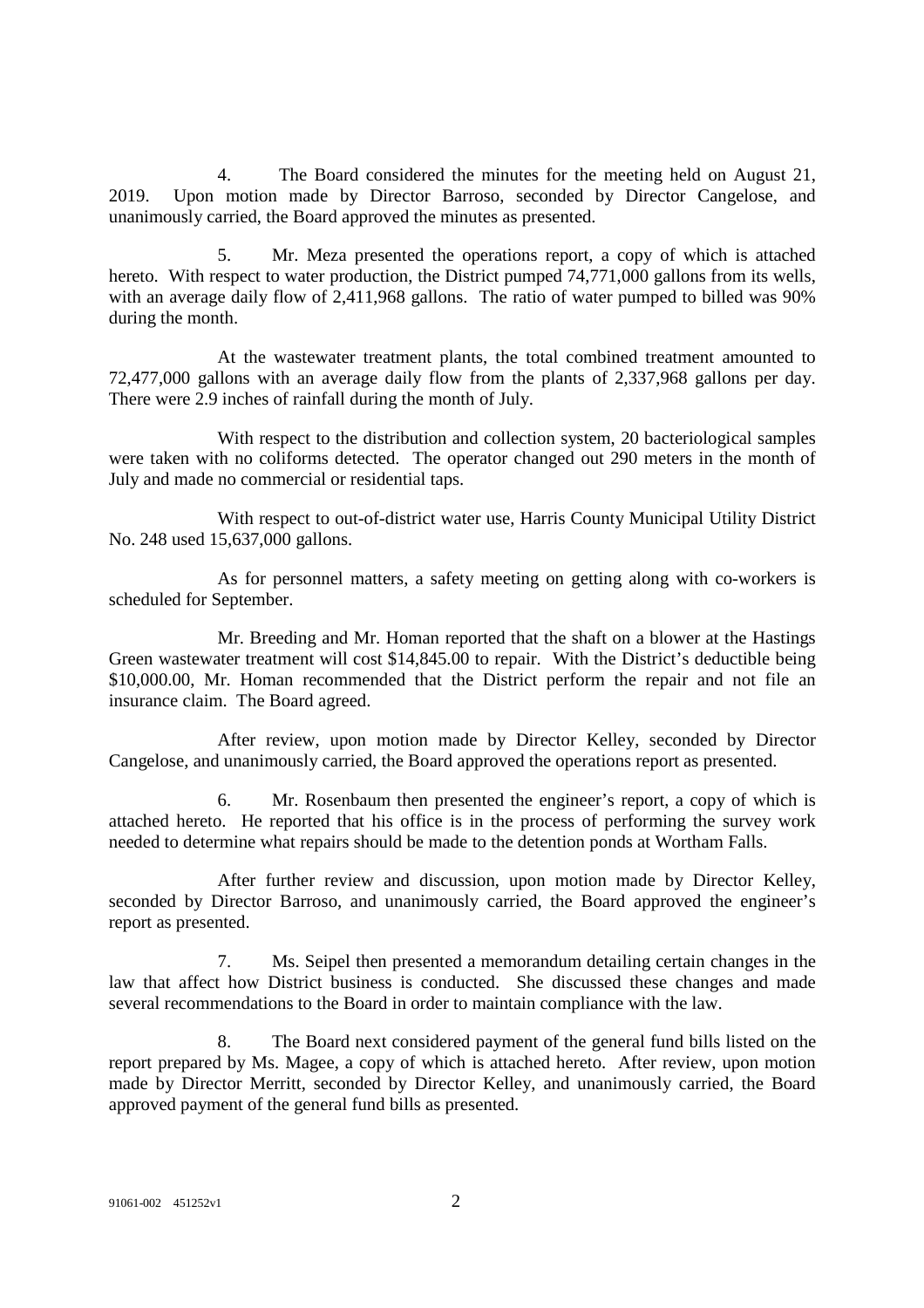9. Mr. Homan, Ms. Magee, and Mr. Breeding presented the management report. Ms. Magee reviewed the District's July financials with the Board.

Mr. Homan and Mr. Breeding reported that they hired a new employee needed to replace an employee who recently quit.

Mr. Homan stated that the Local Government Committee of the Association of Water Board Directors ("AWBD") has a meeting with representatives of the Texas Commission on Environmental Quality on September 4, 2019.

The Board discussed the August 23, 2019 directors workshop put on by AWBD. The Board thanked Mr. Homan and Ms. Seipel for their efforts and said the workshop was very informative.

Ms. Magee stated that Cindy Ashworth recently celebrated her  $30<sup>th</sup>$  anniversary as a District employee. To thank her for her many years of service, the District presented her with a pair of earrings.

Upon motion made by Director Kelley, seconded by Director Cangelose, and unanimously carried, the Board approved the management report as presented.

10. The Board considered items for the next agenda, including discussion of the District's 2019 tax rate and employee insurance.

There being no further business to come before the Board, the meeting was adjourned.

**Secretary**